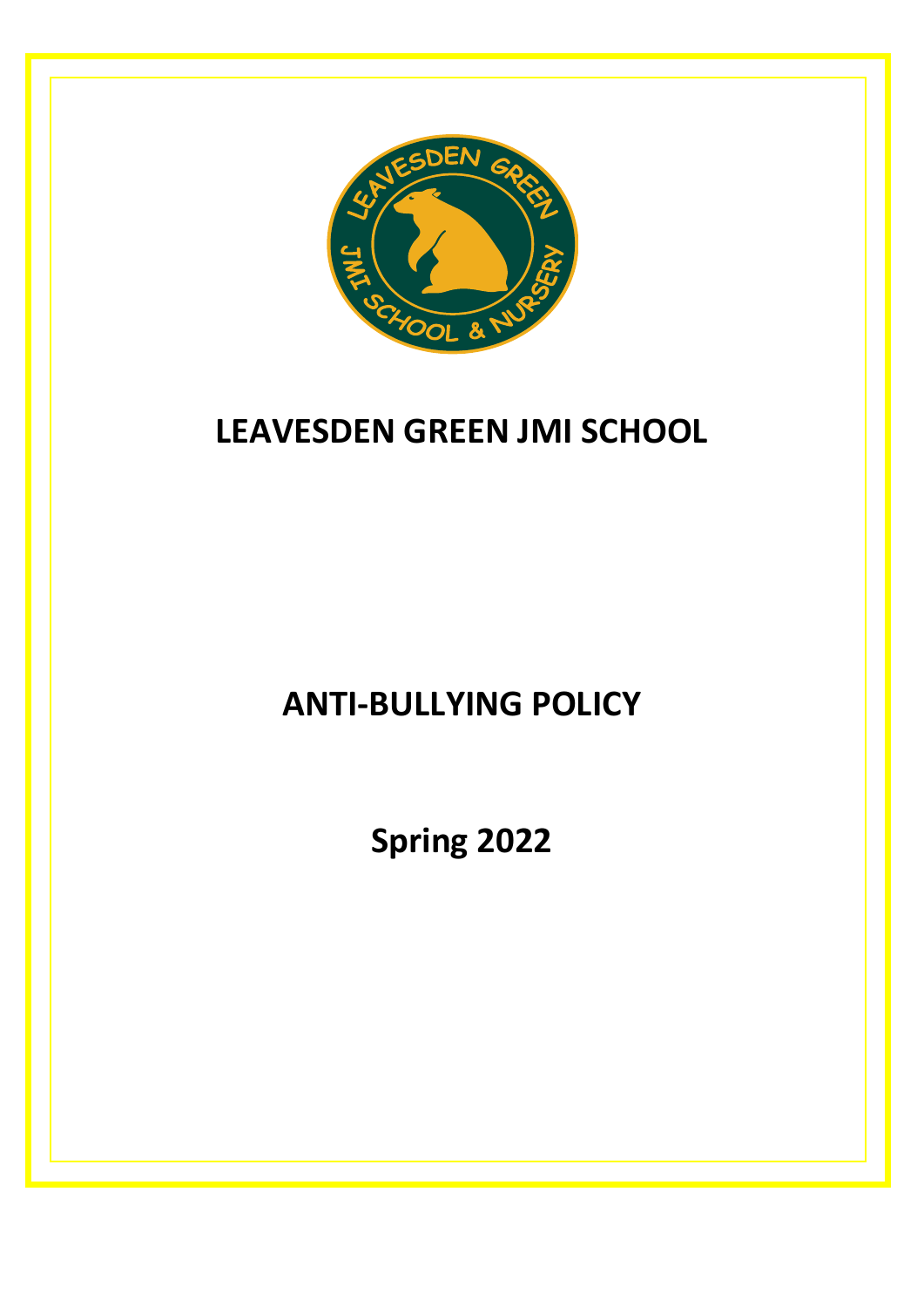| Contents |  |                                      | Page |
|----------|--|--------------------------------------|------|
|          |  | 1. Introduction                      | 3    |
|          |  | 2. Aims                              | 3    |
|          |  | 3. The Role of Governors             | 4    |
|          |  | 4. The Role of the Head Teacher      | 4    |
|          |  | 5. The Role of the Teacher           | 5    |
|          |  | 6. The Role of the Children          | 5    |
|          |  | 7. The Role of Parents and Carers    | 5    |
|          |  | 8. Measures to help prevent bullying | 6    |
|          |  | 9. Monitoring and Review             | 6    |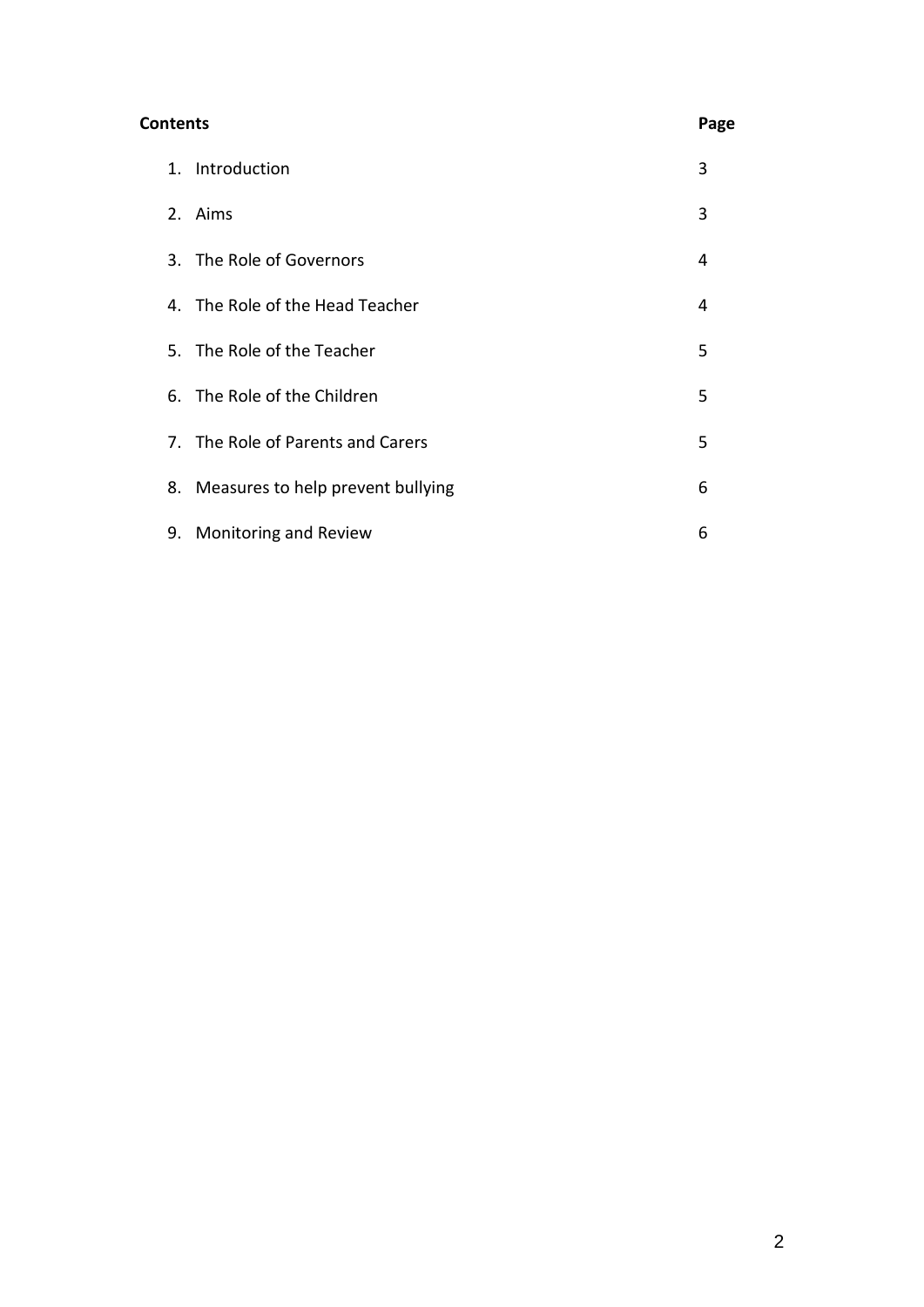#### **1. Introduction**

Bullying is deliberate behaviour

- repeated
- intended to hurt someone either physically or emotionally
- often aimed at certain groups, for example because of race, religion, gender or sexual orientation

The main types of bullying are:

- Physical examples include but are not exhaustive: hitting, kicking, taking belongings
- Verbal examples include but are not exhaustive: name calling, taunting, racist or homophobic remarks. Negative comments regarding appearance or accent
- Emotional examples include but are not exhaustive: spreading unkind stories, unwanted harassment, excluding someone from social groups
- Online examples include email, social networks, instant messenger platforms

#### **Our school ethos is based on mutual respect, trust, caring and consideration for others. Such an ethos encourages co-operative, caring behaviour. Bullying of any kind is totally unacceptable in our school and will never be ignored or tolerated.**

The Equality Act 2010 requires all schools (as public bodies) to have due regard to the need to;

- Eliminate unlawful discrimination, harassment, victimisation and any other conduct prohibited in the act
- Advance equality of opportunity between people who share a protected characteristic and people who do not share it
- Foster good relations between people who share a protected characteristic and people who do not share it.

Bullying is wrong and has proven damaging effects on children. We therefore do all we can to prevent it by developing a school ethos in which bullying is regarded as unacceptable.

## **Cyberbullying**

This includes the use of all electronic devices to cause hurt and upset as identified above. It can include emailing, texting, online gaming or the use of social websites. As the majority of incidents take place outside of school we are dependent upon any incidences being reported to us with printed evidence so that we can follow this up effectively as we do as a school take all instances of proven bullying seriously. We will also support and advise parents in contacting any agencies to report anti social behaviour/bullying.

*Please read with the Online Safety Policy.*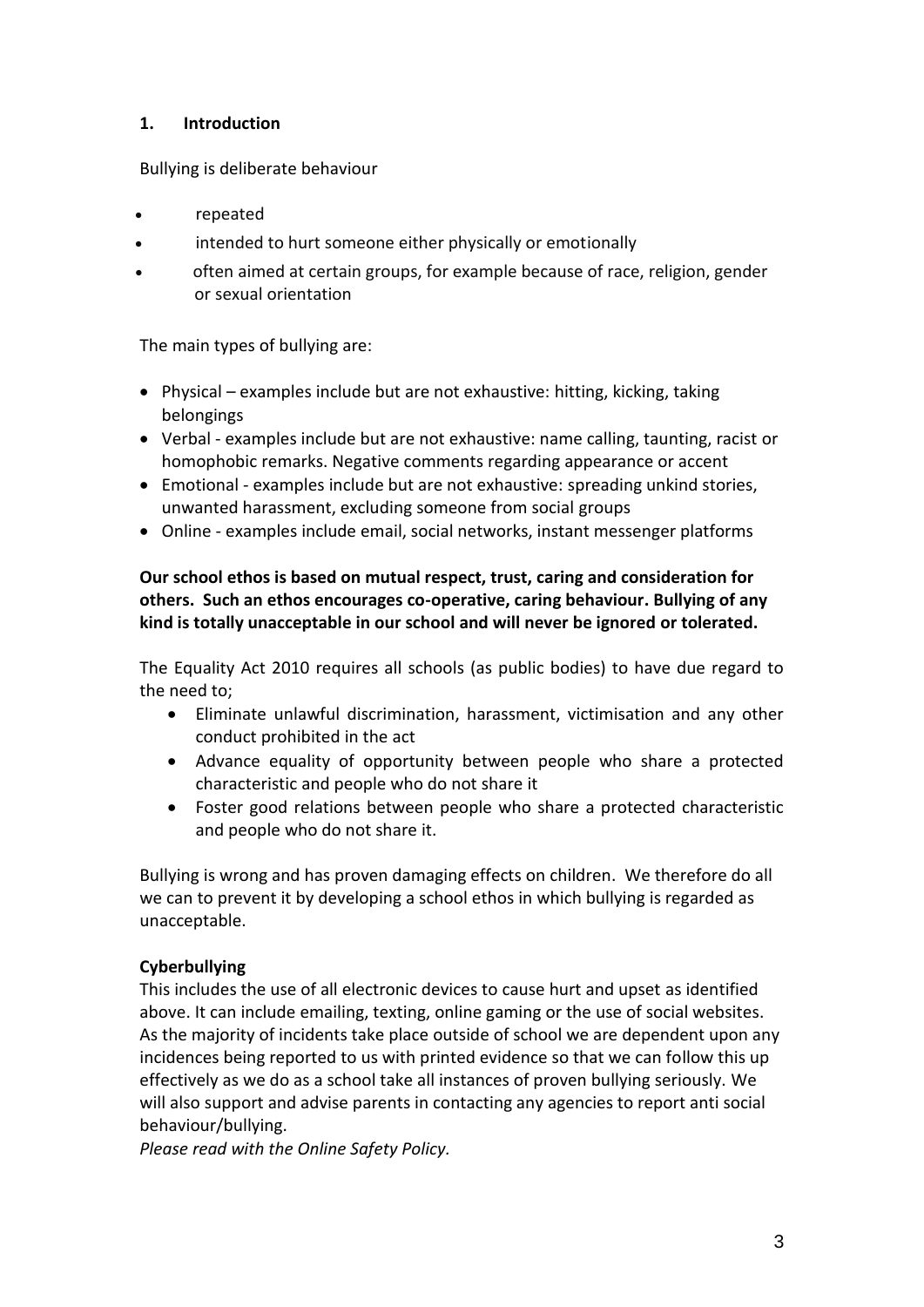## **2. Aims and objectives**

We aim to produce a safe and secure environment where everyone feels safe.

This policy aims to produce a consistent school response to any bullying incidents that may occur.

We aim to make all those connected with the school aware of our opposition to bullying, and we make clear each person's responsibilities with regard to any bullying in our school.

## **Strategies for dealing with bullying incidents**

If a child thinks they are being bullied, it should be reported immediately to the class teacher or other appropriate adult they feel they can approach, by children, parents or staff. The report will be listened to, taken seriously and appropriate enquiries made. If a case of bullying is confirmed, parents of both parties will be informed and the outcome of the enquiries will be made known to all those involved. If the incident is not proven, parents of both parties will be informed and the outcome of the enquiries will be made known to all those involved. All incidents are recorded and stored electronically.

Any child who has been found to have bullied others will be dealt with promptly. *Please read the Behaviour Policy.* 

## **3. The role of governors**

The governing body supports the head teacher in all attempts to eliminate bullying from our school. This policy statement makes it very clear that the governing body does not allow bullying to take place in our school, and that any incidents of bullying that do occur are taken very seriously and dealt with appropriately.

The governing body monitors the incidents of bullying that occur, and reviews the effectiveness of the school policy regularly. The governors require the head teacher to keep accurate records of all incidents of bullying and to report to the governors on request about the effectiveness of school anti-bullying strategies.

The governing body responds within ten days to any request from a parent to investigate incidents where parents believe their child is being bullied. In all cases, the governing body notifies the head teacher, Victoria Lyon, and asks her to conduct an investigation into the case and to report back to a representative of the governing body.

## **4. The role of the head teacher**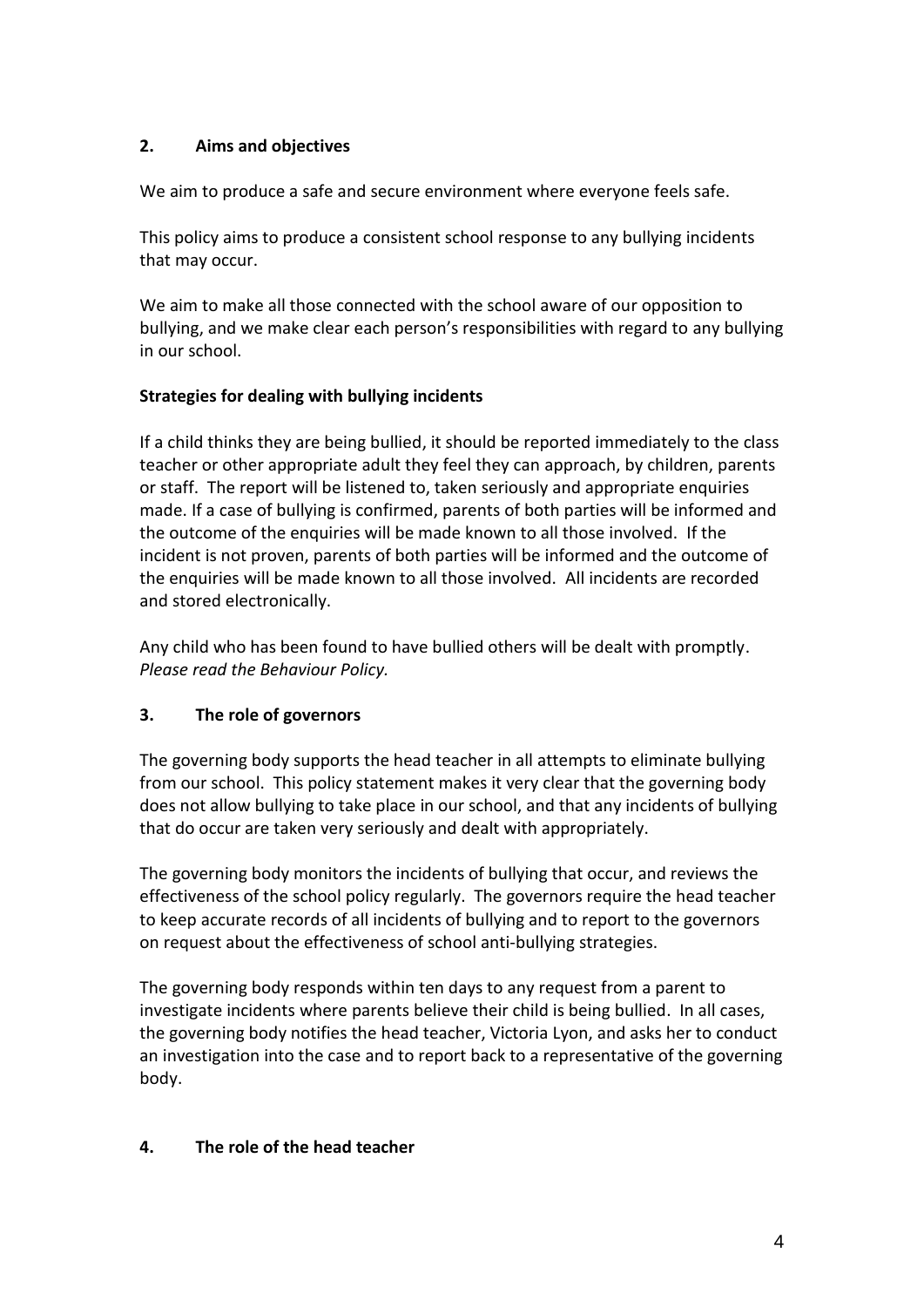It is the responsibility of the head teacher to implement the school anti-bullying strategy and to ensure that all staff (both teaching and non-teaching) are aware of the school policy and know how to deal with incidents of bullying. The head teacher reports to the governing body about the effectiveness of the anti-bullying policy on request.

The head teacher ensures that all children know that bullying is wrong.

The head teacher ensures that all staff receive sufficient training to be equipped to deal with all incidents of bullying.

The head teacher sets the school climate of mutual support and praise for success, so making bullying less likely. When children feel they are valued and belong to a friendly and welcoming school, bullying is far less likely to be part of their behaviour.

#### **5. The role of the teacher**

Teachers in our school take all forms of bullying seriously, and intervene to prevent incidents from taking place. Teachers should record all accounts/reports/witness statements of bullying on CPOMS.

If, as teachers, we become aware of any bullying taking place between members of a class, we deal with the issue immediately. Using restorative practice, we spend time talking to the child who has been bullying: we explain why the action of the child was wrong, and we endeavour to help the child change their behaviour in future. We then invite the child's parents into the school to discuss the situation. In more extreme cases, for example where these initial discussions have proven ineffective, the head teacher may contact external support agencies.

Teachers routinely attend training, which enables them to become equipped to deal with incidents of bullying and behaviour management.

#### **6. The role of children**

We aim to establish a climate and ethos where the children are able to report any bullying and to feel that their experiences will be taken seriously.

The children also have the opportunity within circle time and PSHE lessons to raise and to discuss any appropriate issues.

As part of our Personal Development programme, all children are taught protective behaviours and revisit this annually.